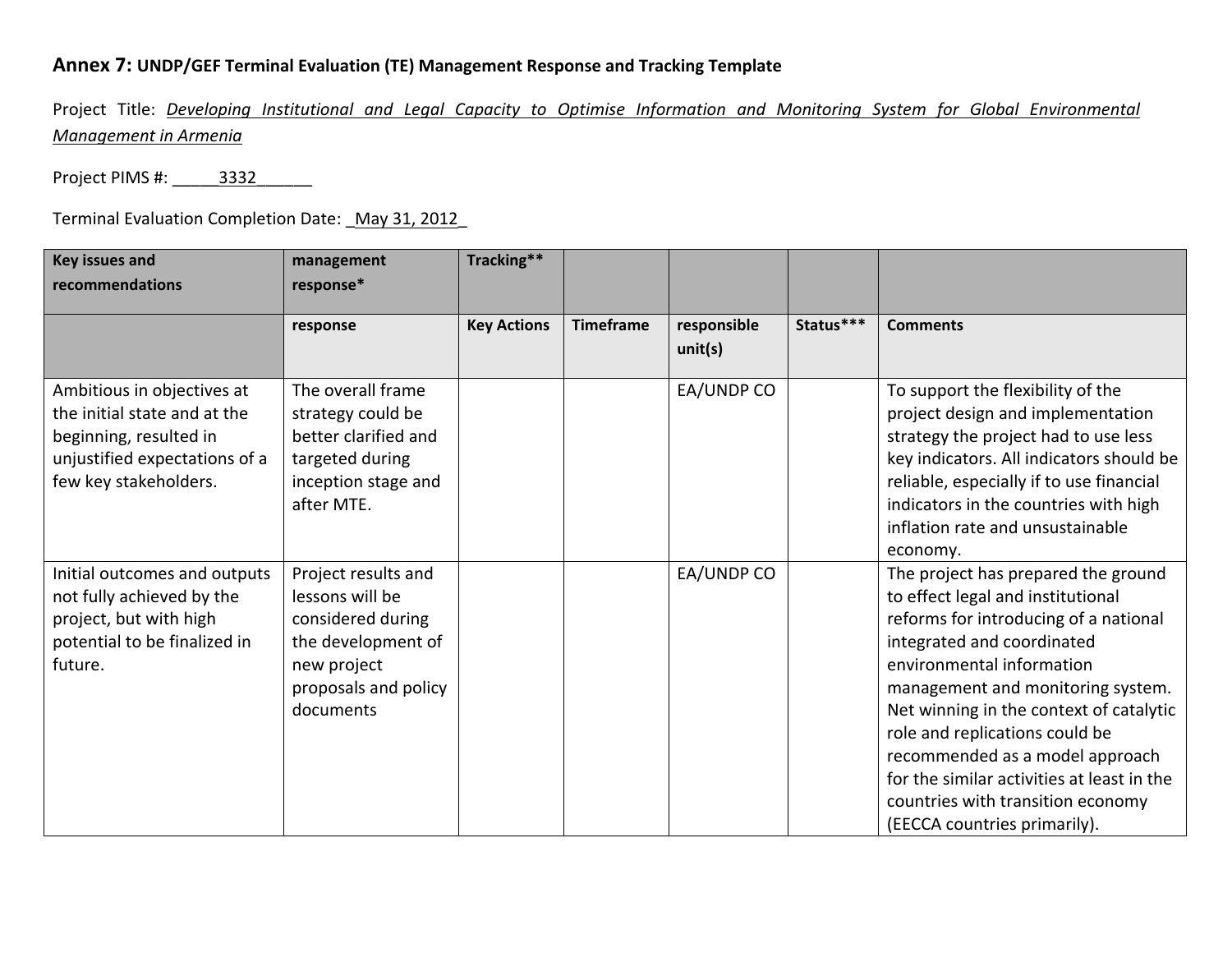| The design and<br>implementation of such<br>comprehensive and<br>multilateral projects should<br>provide close permanent<br>cooperation with other state<br>and donor projects in close<br>areas, supporting interlinks<br>and mutual strategies.               | Detailed stakeholder<br>analysis could be<br>conducted at the full<br>project preparation<br>stages and relevant<br>representation in<br>the steering<br>committee has to be<br>ensured | EA         | <b>Executing Agency (Ministry of Nature</b><br>Protection) should permanently<br>update the information data base on<br>state and donors<br>projects/programmes, and use the<br>latter in project development and<br>coordination/cooperation during the<br>implementation phase.                                         |
|-----------------------------------------------------------------------------------------------------------------------------------------------------------------------------------------------------------------------------------------------------------------|-----------------------------------------------------------------------------------------------------------------------------------------------------------------------------------------|------------|---------------------------------------------------------------------------------------------------------------------------------------------------------------------------------------------------------------------------------------------------------------------------------------------------------------------------|
| Weak risk mitigation strategy<br>led to some predictable fears<br>that could jeopardize<br>sustainability of the project<br>results.                                                                                                                            |                                                                                                                                                                                         | EA/UNDP CO | Although the mechanism of risk<br>mitigation is cleared from the project<br>inception phase and risk logs regularly<br>updated during project<br>implementation, follow up actions<br>were not conducted or were not<br>satisfactory enough.                                                                              |
| The effectiveness of the<br>state environmental<br>monitoring and information<br>centres as an Environmental<br>Monitoring and Information<br>Management System<br>(EMIMS) focal point within<br>any line ministry supposed to<br>be low in present conditions. | More successful<br>could be an<br>intersectoral<br>independent<br>agency, e.g. under<br>President's<br>apparatus or adjunct<br>to the Government.                                       | EA         | National programme for the<br>development of EMIMS is still<br>needed, including action plan, terms<br>and responsibilities of all parties<br>involved. The project just created a<br>necessary background for this<br>comprehensive programme, and<br>identified priorities.                                             |
| Legislation developed by the<br>project and identified<br>standards, norms and<br>procedures despite are not<br>adopted yet by the<br>Government and/or the<br>Parliament, or require<br>additional resources to be<br>monitored and                            | Follow up process<br>towards final<br>approval of draft<br>legislation will be<br>ensured by main<br>beneficiary ministry                                                               | EA         | The packages of the revised<br>environmental legislation is submitted<br>to the Ministry of Nature Protection<br>for ownership and seeking adoption,<br>supported by the "Conceptual<br>approaches and timeframe of<br>measures for RoA legal reforms on<br>environmental monitoring and<br>information management in the |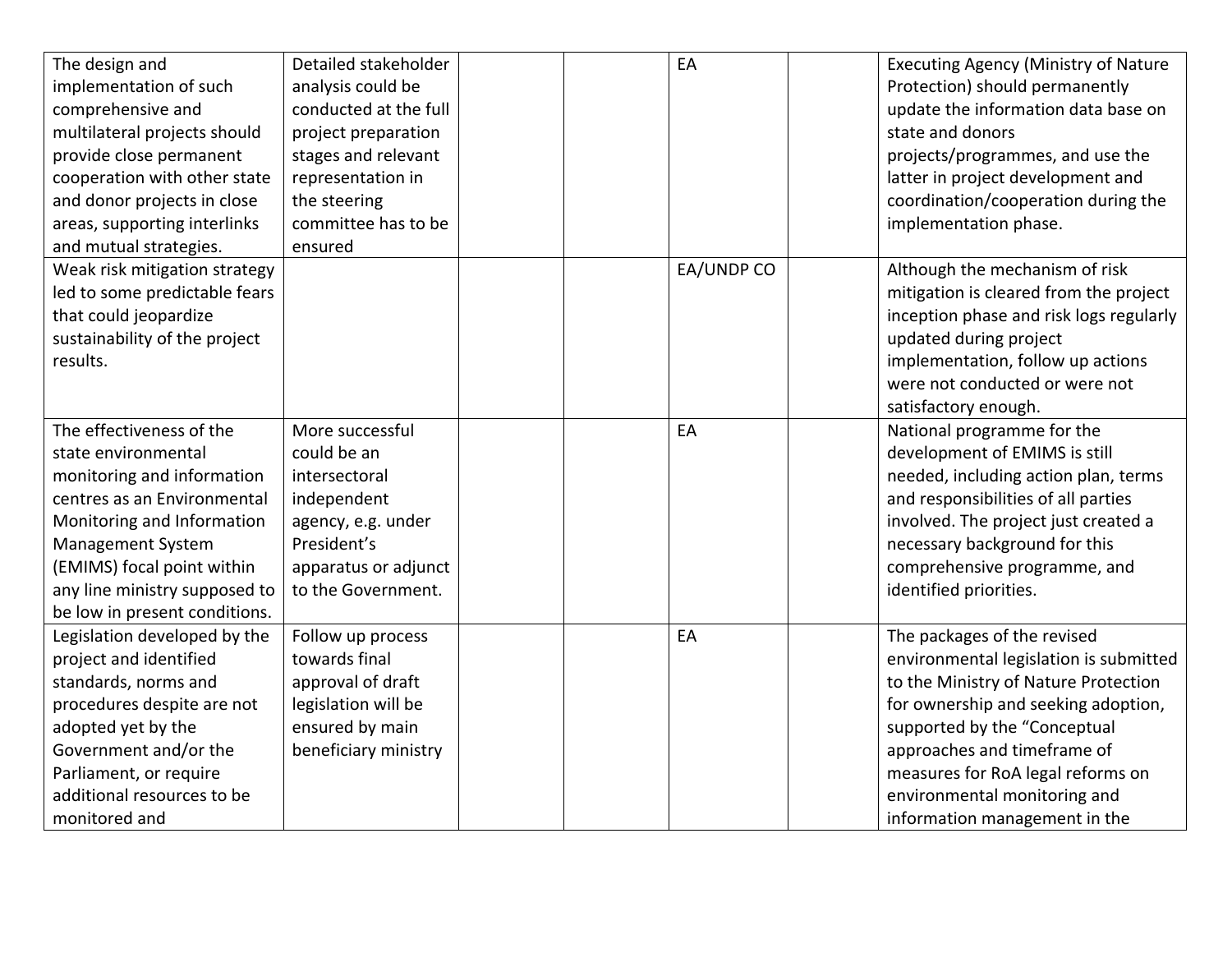| implemented.                                                                                                                                                                                                                                                                                                                                                                                                                                                                         |                                                                                                                                     |  |    | framework of the 3 Rio Conventions".                                                                                                                                                                                                                                                                                                                                                                                                                                                                                                                                                                                                                                                                                                                                                                                                                                                                                                                                                                                       |
|--------------------------------------------------------------------------------------------------------------------------------------------------------------------------------------------------------------------------------------------------------------------------------------------------------------------------------------------------------------------------------------------------------------------------------------------------------------------------------------|-------------------------------------------------------------------------------------------------------------------------------------|--|----|----------------------------------------------------------------------------------------------------------------------------------------------------------------------------------------------------------------------------------------------------------------------------------------------------------------------------------------------------------------------------------------------------------------------------------------------------------------------------------------------------------------------------------------------------------------------------------------------------------------------------------------------------------------------------------------------------------------------------------------------------------------------------------------------------------------------------------------------------------------------------------------------------------------------------------------------------------------------------------------------------------------------------|
| Contradictions between<br>different national authorities<br>such as ministries, services,<br>committees (and even<br>divisions of the same<br>ministries) on the use and<br>management of<br>environmental information<br>are still taking place, and<br>moreover, there is<br>inconsistency with demands<br>and requirements of private<br>business and civil society. So<br>no institutional changes may<br>occur despite new legislation<br>and regulations for EMIMS<br>adopted. |                                                                                                                                     |  |    | Conflict of interest between state and<br>itra-ministerial agencies is evident.<br>Involvement of all interested<br>stakeholders into project<br>development and implementation<br>stage since the beginning is one of the<br>"mitigation" options. The government<br>and NSS still acts as driving force for<br>the EMIMS process, but next steps<br>should stipulate measures for active<br>involvement of public and private<br>sectors in the EMIMS implementation<br>and support. The project just traced<br>possible mechanisms and approached<br>to this in form of regulations for the<br>enforcement of the Law of self-<br>monitoring, of close cooperation with<br>Aarhus centres, etc. Incentives of self-<br>support of the EMIMS from the<br>grassroots level (bottom up approach)<br>should be identifies and maintained<br>by the responsible governmental<br>bodies, which will promote the<br>sustainability and development of<br>national (not only governmental!)<br>environmental monitoring system. |
| The project did not leverage<br>much funds, but at the same<br>time provided indirect<br>possibilities for further<br>funding of its follow-up<br>activities and impacts.                                                                                                                                                                                                                                                                                                            | Follow up financial<br>strategy or action<br>plan for resource<br>mobilisation need to<br>be developed by the<br>Ministry of nature |  | EA |                                                                                                                                                                                                                                                                                                                                                                                                                                                                                                                                                                                                                                                                                                                                                                                                                                                                                                                                                                                                                            |